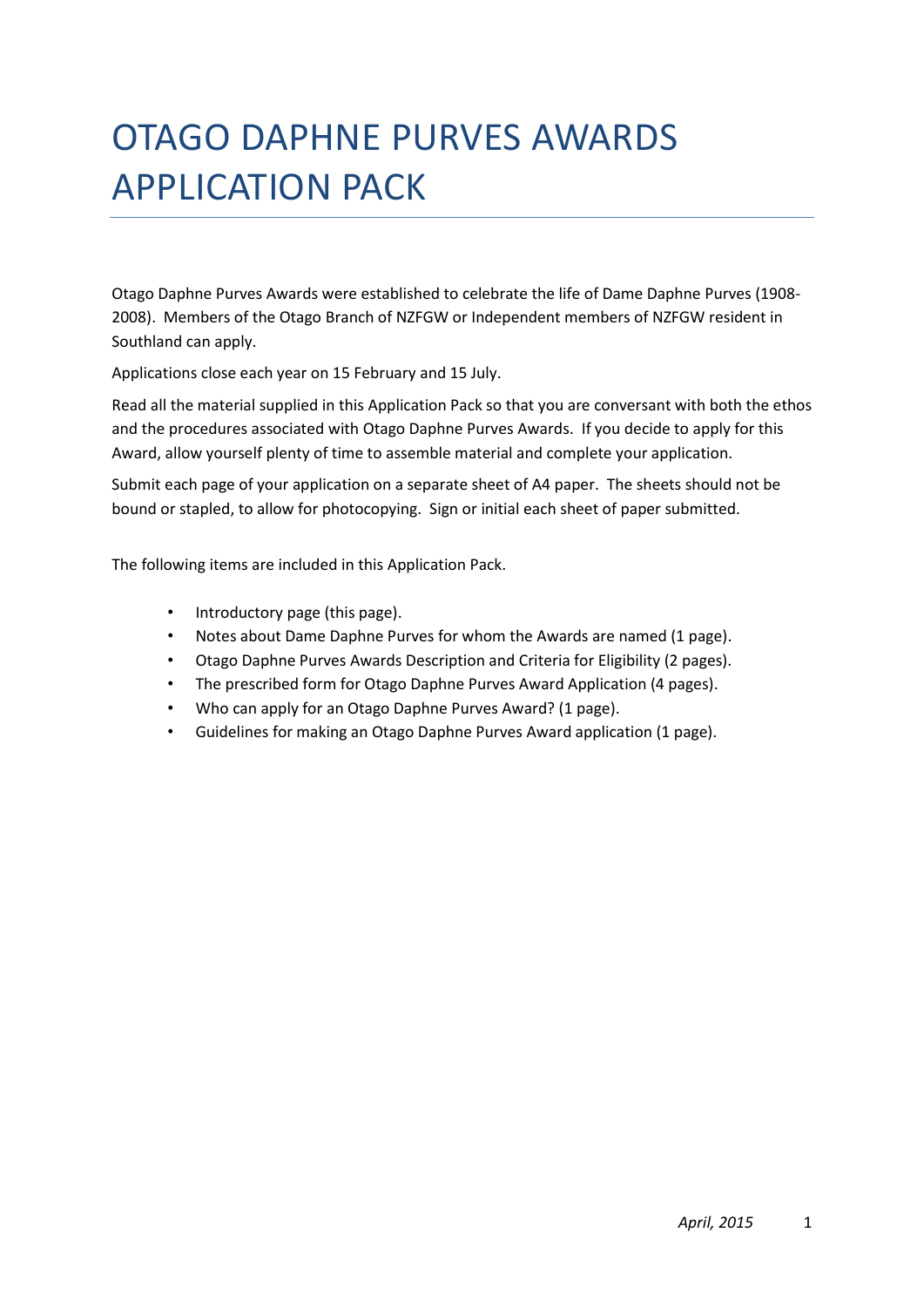## **Notes about Dame Daphne Purves for whom the Awards are named**

#### **Daphne Helen Purves, D.B.E., M.A.**

Daphne was born in Dunedin on 8<sup>th</sup> November 1908 as the eldest child of Irvine Watson Cowie and Helen Cowie (nee Crawford). Both parents had a high regard for education. Daphne attended Anderson's Bay Primary School and Otago Girls' High School and studied at Otago University from 1927 to 1930 graduating in 1931 with  $1<sup>st</sup>$  class Honours in English and French.

Admired and respected as a teacher all her life, she first taught at Waitaki and Otago Girls' High Schools. In 1939 she married Herbert Dudley ("Dick") Purves, an endocrinologist at the Otago Medical School who was destined to have an illustrious career in medical research, achieving international recognition and the award of an honorary degree from the University of Otago and a C.M.G. The birth of children (Hilary in 1941, Elizabeth in 1943 and Robert in 1947) brought Daphne's teaching career to a temporary close but she became active in broadcasting and the Otago Branch of the Federation of University Women (becoming President in 1951) and was able to return to teaching in 1957 as the only woman staff member at Otago Boys' High School. This was followed by three years as an advisor to university students on Department of Education bursaries and in 1966 she was appointed senior lecturer in French at Dunedin Teachers' College where she set up and headed the first language department until her retirement in 1973.

In 1962 she became President of the NZFUW and in 1965 commenced her involvement with the IFUW (International Federation of University Women, now GWI, Graduate Women International), first as a member of its Cultural Relation Committee and then as its Convener. From there she moved onto the Board of the IFUW serving as  $3<sup>rd</sup>$  and  $1<sup>st</sup>$  Vice-Presidents (1971-1977) and finally becoming President in 1977, the first woman from the Southern Hemisphere to do so. Her work for the IFUW took her to some 40 different countries, attending conferences and encouraging and advising national Federations. She was an indefatigable traveller and a champion of the rights of women everywhere. At the same time she served on the New Zealand National Commission for UNESCO for 4 years from 1964 and on its sub-committee for education for a further 10 years. Wishing to be involved as well in a specifically New Zealand project she spent some years (1978-82) working for the New Zealand National Commission for the Year of the Child. In 1979 her achievements were crowned by the award of Dame Commander of the British Empire. The award specified "for services to the community" but it is certain that being President of the IFUW played a major role.

In her retirement from public life, Daphne dedicated her energies to her family, to playing bridge and croquet (becoming an umpire) and attending University Extension classes. She retained her love of travelling well into her nineties and attended an IFUW Conference in Graz in 1998.

She died on October 15<sup>th</sup> 2008, a few weeks short of her hundredth birthday.

*These notes were written for our Application Pack by Dame Daphne's daughter, Hilary Purves. We thank Hilary and her sister Elizabeth and brother Robert for the support they gave the Branch as it established the Otago Daphne Purves Awards.*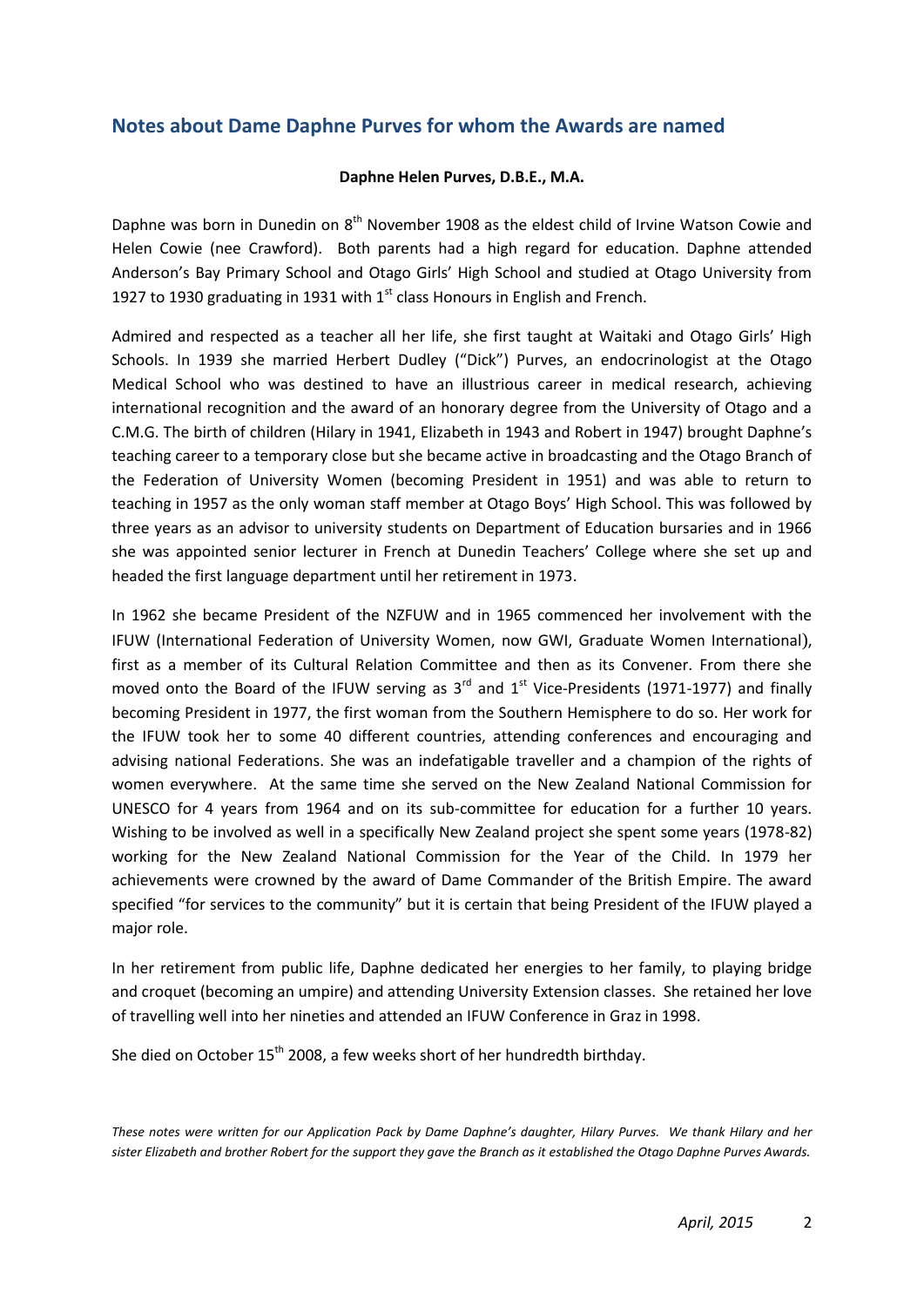

# New Zealand Federation of Graduate Women Inc (Otago Branch)

## **OTAGO DAPHNE PURVES AWARDS: DESCRIPTION AND CRITERIA FOR ELIGIBILITY**

Otago Daphne Purves Awards celebrate Dame Daphne Purves (1908-2008). Dame Daphne was President of IFUW (International Federation of University Women; now GWI, Graduate Women International) from 1977-1980. She was a member of NZFGW (Otago Branch) and valued education for girls and women.

The Awards were established by NZFGW (Otago Branch) in 2009 to celebrate Dame Daphne's life by acknowledging contributions of experience and research made by women who, in their personal or professional practice, also support NZFGW and GWI goals.

Up to four Otago Daphne Purves Awards may be made each year to NZFGW Otago Branch members or Independent members of NZFGW resident in Southland regardless of their age, career prospects, or occupation. They are offered to enable women to participate in conferences, meetings, courses, workshops or events, in New Zealand or overseas, to contribute material from their experience or research and to gain expertise, ideas or professional development that will benefit their communities of interest.

Application for an Otago Daphne Purves Award may be made several times in a member's life. While NZFGW (Otago Branch) will wish to exercise discretion and fairness in granting subsequent awards, it may choose to respond to events, societal or personal, that have affected a candidate's circumstances. Examples include limited opportunities for promotion; limited opportunities for employer support; outcomes of decisions about additional commitments in caring situations; acceptance of changes in career, employment, social relationships, or income.

Preference is given to women who do not have easy access to other sources of funding and who have an income insufficient to support such activities. Each award is a maximum of \$4000.

- 1. The closing dates for applications are 15 February and 15 July.
- 2. Applicants must be fully paid up financial members of either the Otago Branch of NZFGW or Independent members of NZFGW resident in Southland for at least the six months immediately prior to the relevant application closing date.
- 3. Awards are available only to current residents of Otago or Southland.
- 4. Awards cannot be granted retrospectively.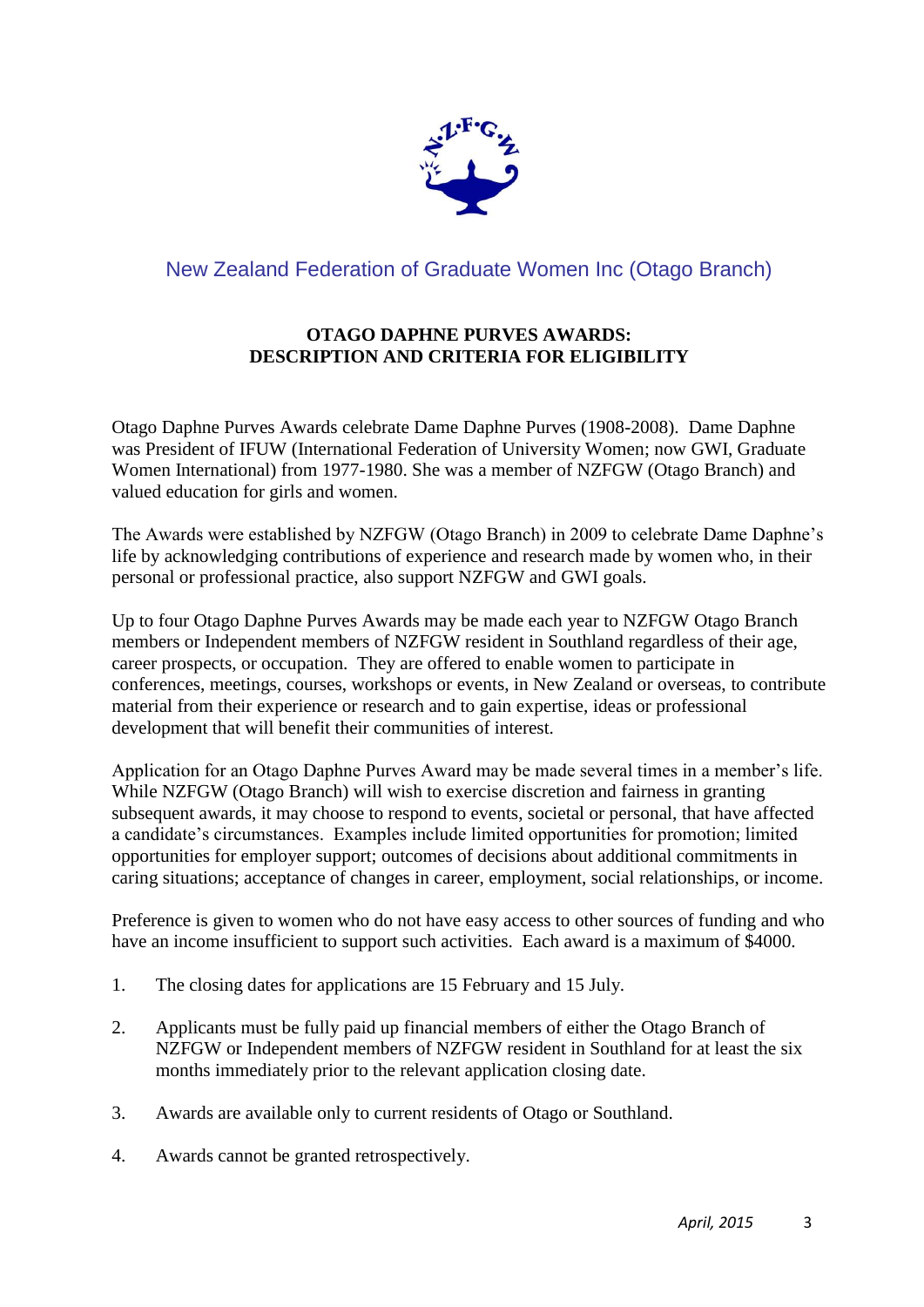- 5. Recipients of a Travel Award, or of an Otago Daphne Purves Award, or of an Otago Branch or national NZFGW or IFUW or GWI award with a value greater than \$1000 will not be eligible to apply for a first or subsequent Otago Daphne Purves Award for at least four years after accepting the previous award.
- 6. No awards will be made if there are no suitable applicants. This Award is not available for Ph.D. or Masters candidates.
- 7. Applicants must apply on the prescribed application form (currently dated *April, 2015*) to which no changes may be made in formatting or length. If additional material is appended to the Application it must not exceed, in length or content, the limits set in the Guidelines for making an Otago Daphne Purves Award application (currently dated *April, 2015)*. If these requirements are disregarded the application will be considered invalid.
- 8. Information supplied by the applicant and obtained from referees will be confidential to this Award's Selection Panel except as agreed in the Privacy Statement submitted with the Application and signed by the applicant.
- 9. Notification may take up to eight weeks after closing date.
- 10. Awards will not be paid out until evidence of the planned project has been received, namely, a copy of travel tickets and copies of acceptance of event registration(s) and formal contribution(s), and/or copies of other receipts relevant to the project.
- 11. Award recipients are required to submit a 200-300 word Report within a month of the completion of their project, and to be willing to speak about it publicly if requested.
- 12. Awards are made by the Branch Committee on recommendations received from this Award's Selection Panel. Branch Committee decisions are final. If further correspondence and/or communications are received they will be circulated to all members of the Selection Panel and the relevant subcommittees of the Branch Committee, and brought to the attention of the Branch Committee.

Obtain an Application Pack by downloading from [http://fgw.org.nz/,](http://fgw.org.nz/) or by writing to NZFGW (Otago Branch), PO Box 6334, Dunedin North, Dunedin 9059.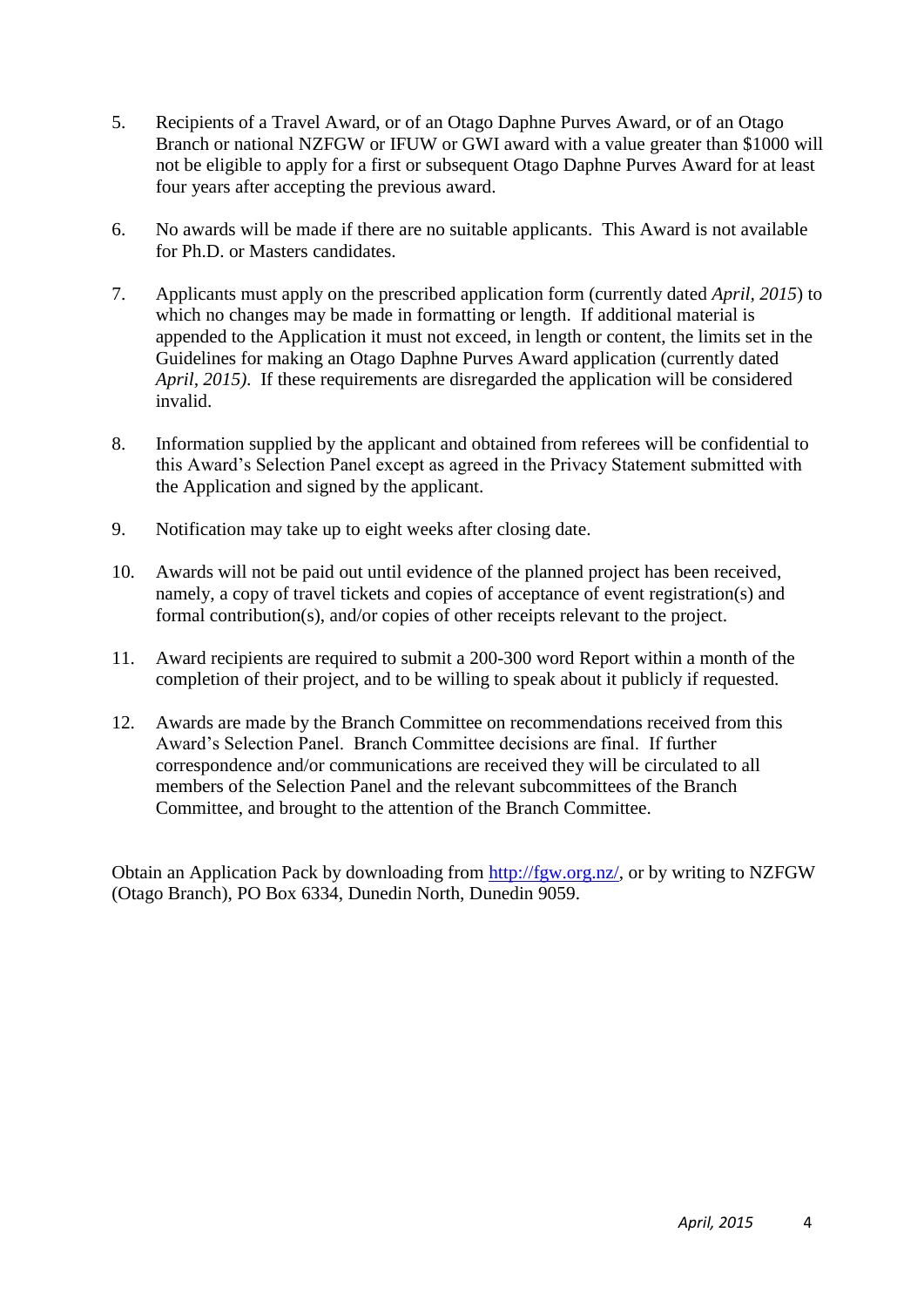

# New Zealand Federation of Graduate Women Inc (Otago Branch)

## **NZFGW (Otago Branch)**

## **OTAGO DAPHNE PURVES AWARD APPLICATION**

**Name in full (with title):**

**Date of birth:** 

**Address:**

**Telephone numbers:** (Home)

(Daytime)

**Email:**

**Degree(s) held with place(s) and year(s) conferred:**

#### **Length of residence in Otago/Southland:**

**Income** Record the following information concerning your financial situation, in New Zealand dollars:

Personal gross income/financial support for current year: NZ\$

Source (e.g. wages, salary, scholarship, etc.):

Household gross income for current year if different from above: NZ\$

Annual amount of any compulsory student debt repayments: NZ\$

**Employment** Record your position(s), full- or part-time status, and place(s) of employment or write N/A.

**Dependents** Record each dependent's relationship to you, age, and extent of financial dependency on you.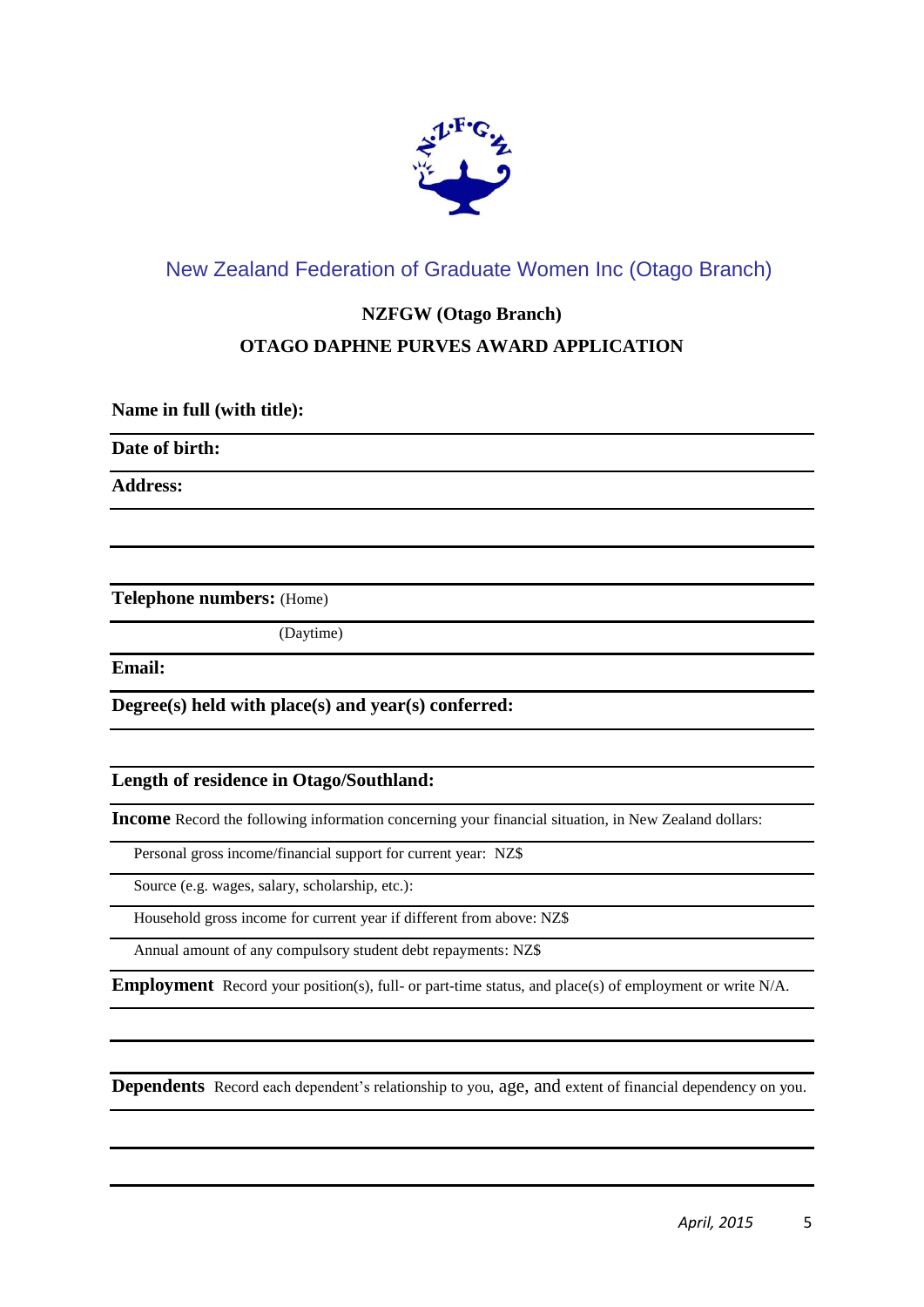**Please list NZFGW (Otago Branch), NZFGW, IFUW or GWI awards received previously. Include the award name, the year granted and the dollar value of the amount received.** 

**Please declare all funding applications you have made, or may make, for the project for which you are making this Otago Daphne Purves Award application. List all outcomes.**

**Project Description. Please describe your project, list personal and/or professional experiences relevant to your intentions and plans, and note any anticipated outcomes.**

**Please indicate how you plan to apply and/or communicate – in your life or work, and in your communities of interest and affiliation – the benefits of undertaking your project.** 

**Please note here any additional information that you consider relevant to the questions asked thus far and wish members of the committee to know.**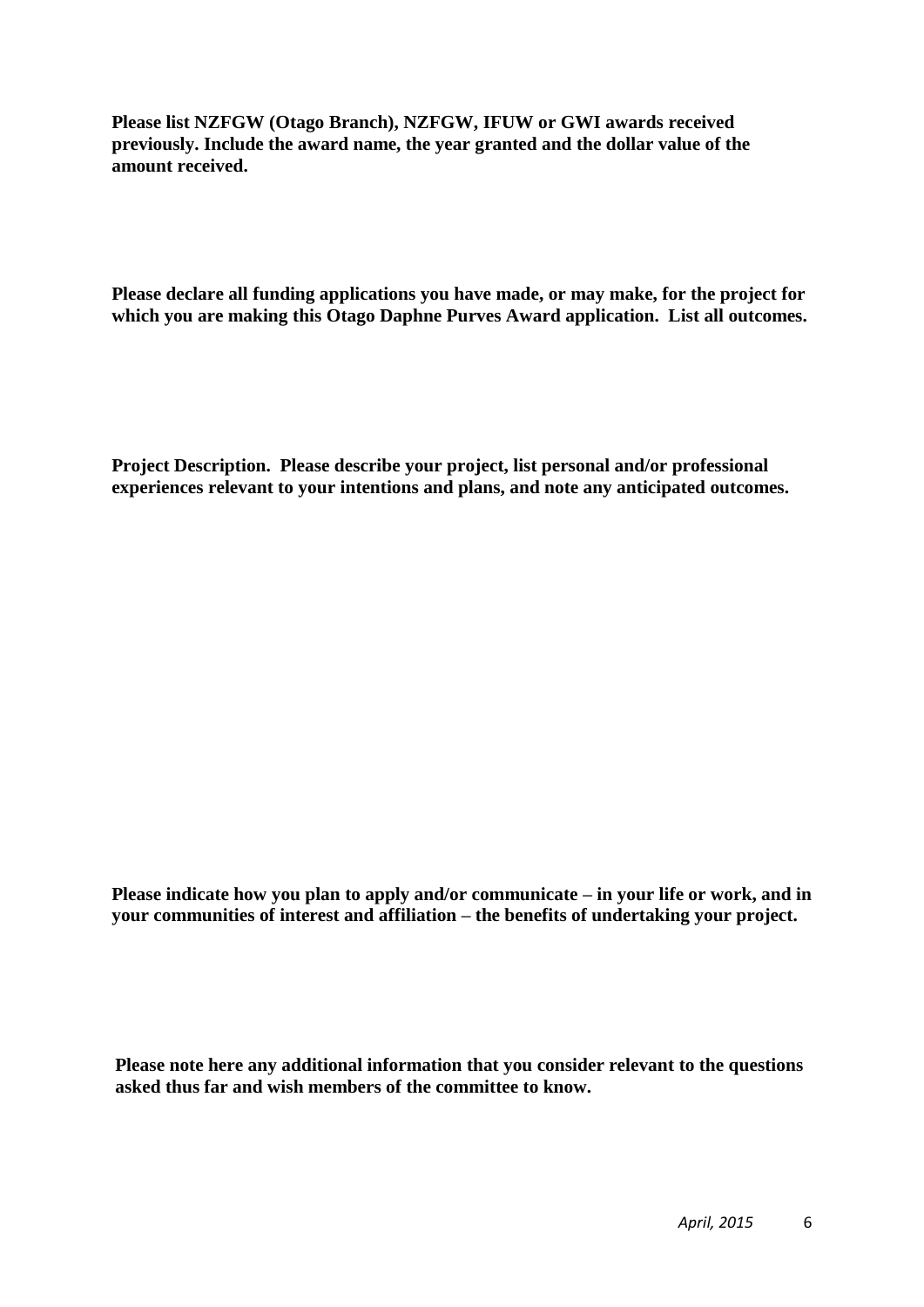**Please list place(s) you wish to visit and/or name event(s), conference(s), etc. you wish to attend, giving date(s) and location(s); OR explain your anticipated project expenses.**

| Please describe any formal contribution you will make at event(s) you wish to attend.<br>(E.g. identify a role as facilitator or invited visitor, give the title of a presentation, etc.) |
|-------------------------------------------------------------------------------------------------------------------------------------------------------------------------------------------|
|                                                                                                                                                                                           |
| Please give known and estimated expenses:                                                                                                                                                 |
|                                                                                                                                                                                           |
|                                                                                                                                                                                           |
| TOTAL: \$<br>.00.                                                                                                                                                                         |
| <b>Amount requested from Otago Daphne Purves Award: \$</b><br>.00.                                                                                                                        |
| Please give names, addresses, email addresses, and telephone numbers of two referees:                                                                                                     |
| Name                                                                                                                                                                                      |
| Address                                                                                                                                                                                   |
| Email                                                                                                                                                                                     |
| Telephone                                                                                                                                                                                 |
| Name                                                                                                                                                                                      |
| Address                                                                                                                                                                                   |
| Email                                                                                                                                                                                     |
| Telephone                                                                                                                                                                                 |

**Please act to ensure that your Application is supported by written referees' reports sent INDEPENDENTLY to:** The Convener, Otago Daphne Purves Awards Selection Panel: Confidential, NZFGW (Otago Branch), P O Box 6334, Dunedin North, Dunedin 9059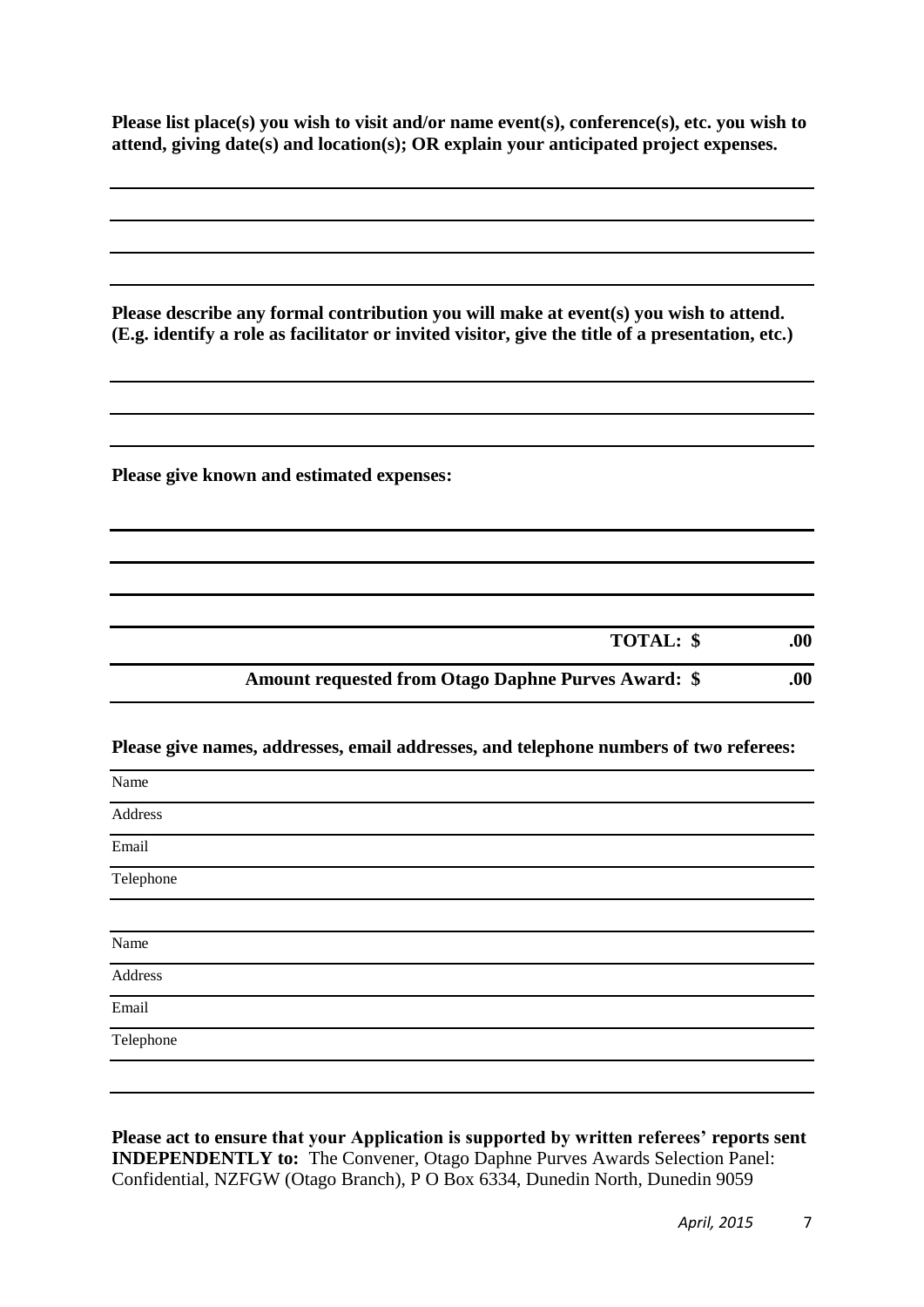#### **Privacy Statement**

The information you have supplied in your Otago Daphne Purves Award Application to the Otago Branch of NZFGW will be used solely for the purpose of assessing your application. Personal information contained in this application and in references from your nominated referees will be made available only to members of the Otago Daphne Purves Awards Selection Panel (see Clause 8, Otago Daphne Purves Awards Description and Criteria for Eligibility document). General information about your project and relevant experience will be made available to the Branch Committee as required during their process of final decision.

Any other correspondence and/or communications regarding the Application will be circulated to all members of the Selection Panel and the relevant subcommittees of the Branch Committee, and brought to the attention of the Branch Committee (see Clause 12, Otago Daphne Purves Awards Description and Criteria for Eligibility document).

If your application is successful, we shall confirm with you the wording of the announcement of your success. We shall make your Project Description, abstract(s) and Report(s) available at NZFGW (Otago Branch) meetings and may use them for publicity purposes in the media, the Otago Branch *Newsletter* and website, and GWI and NZFGW publications and websites.

## **Name of applicant** (Please print):

#### **Please sign and date the following Privacy Statement.**

- I agree to the conditions of the Privacy Statement printed above in respect to my application for an NZFGW (Otago Branch) Otago Daphne Purves Award.
- If my application is successful, I agree to allow my name, Project Description, abstract(s), Report(s) and information approved by me to be available at NZFGW (Otago Branch) meetings and used for publicity purposes in the media, the Otago Branch *Newsletter* and website, and GWI and NZFGW publications and websites.

Signed:  $\Box$ 

#### **Please sign and date the following verification statement.**

 I have read and understood the regulations and procedures of the NZFGW (Otago Branch) Otago Daphne Purves Awards as described in the Description and Criteria for Eligibility document, in the prescribed Application form, and in the other information and guidelines given in the NZFGW (Otago Branch) Otago Daphne Purves Awards Application Pack (currently dated *April, 2015*) and I agree to abide by them.

| $\sim$<br>$\sim$<br>Signed: | uw. |  |
|-----------------------------|-----|--|
|                             |     |  |

#### **Send your Application to:**

The Convener, Otago Daphne Purves Awards Selection Panel: Confidential, NZFGW (Otago Branch), P O Box 6334, Dunedin North, Dunedin 9059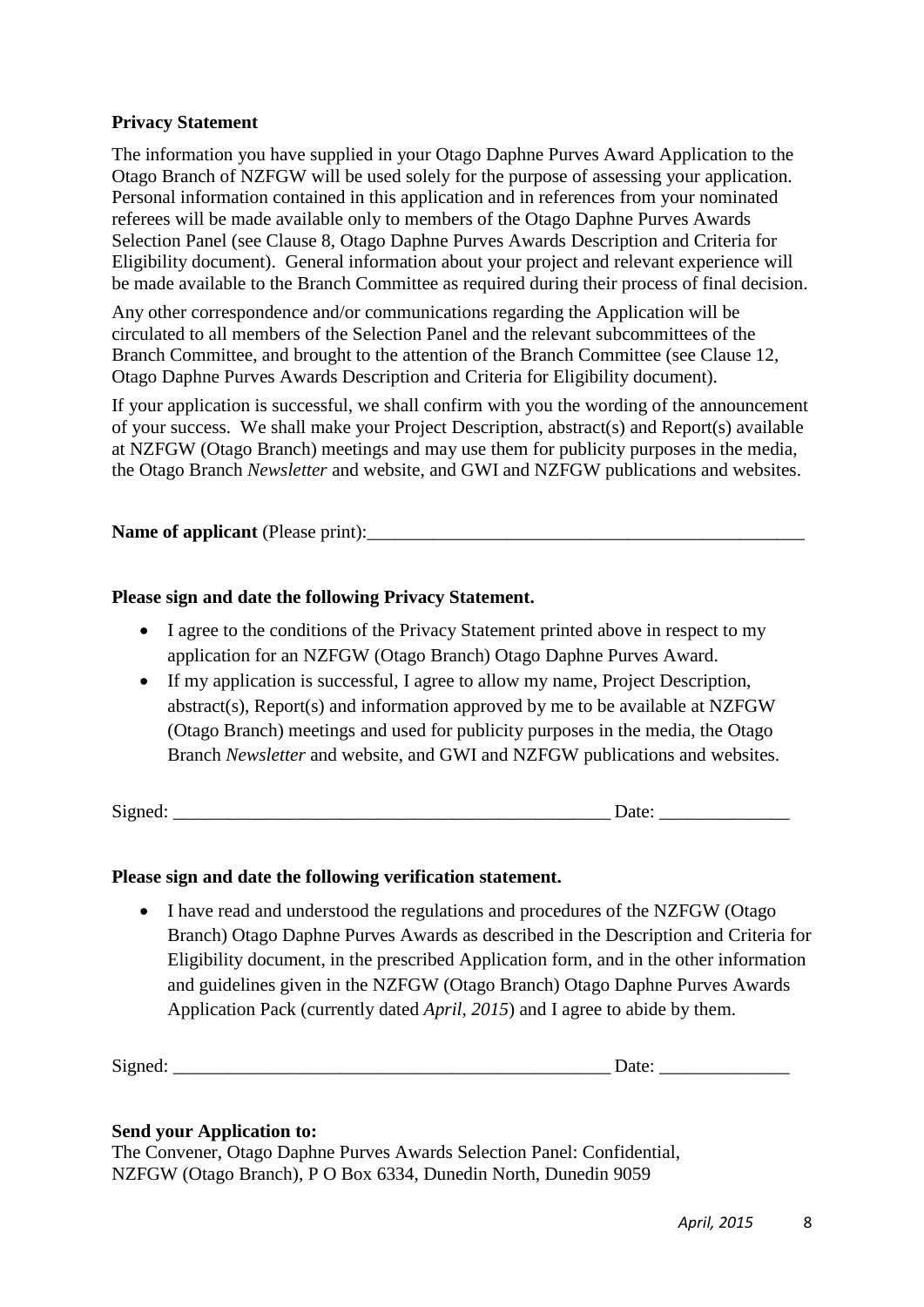## **Who can apply for an Otago Daphne Purves Award?**

Otago Daphne Purves Awards were created to encourage members to do something special. Project ideas of the Branch members who established the Awards included: volunteering at a charitable site; following up less career-focussed aspects of one's research or interests; upgrading qualifications after time out of a profession; self-publishing a book written at home; finding personal refreshment; establishing collaborative links with colleagues; undertaking an optional course of study. Nancy Tayles was granted an Award in 2013 and here is her report on her project.

#### **Report on Otago Daphne Purves Award, 2013**

The grant I received enabled me to achieve my aims, the first of which was to attend a South East Asian regional archaeology conference in Thailand in May 2013. This was a conference organised by Southeast Asians primarily for Southeast Asians and so was a valuable opportunity to interact with local archaeologists in a relatively informal setting compared with larger conferences organised by international associations dominated by 'western' archaeologists. I was particularly pleased to be invited to present a workshop on bioarchaeology in Myanmar/Burma in 2014. My second aim was to visit the National University of Laos to organise a regional bioarchaeology conference. A main finding was that Laos is far more expensive than I had anticipated. Without access to adequate funding for such a conference, and realising the minimal understanding of bioarchaeology among Laos archaeology students, I modified my aims to presenting a workshop at the University to give their current cohort of senior undergraduates some basic grounding in the human osteology. The Otago NZFGW Committee had generously awarded me sufficient funding to allow for a second trip to Laos, which I ultimately undertook in February this year when I presented a workshop to a small but enthusiastic group of students, staff, and local archaeologists. I was generously assisted with this by an ex Master's student of mine, Stacey Ward, who was in Southeast Asia at the time. The workshop was very successful and most importantly has stimulated the University to consider further, extended workshops in the future.

*Workshop participants, National University of Laos staff and students: Nancy Tayles centre back, with Stacey Ward second on Nancy's right.*